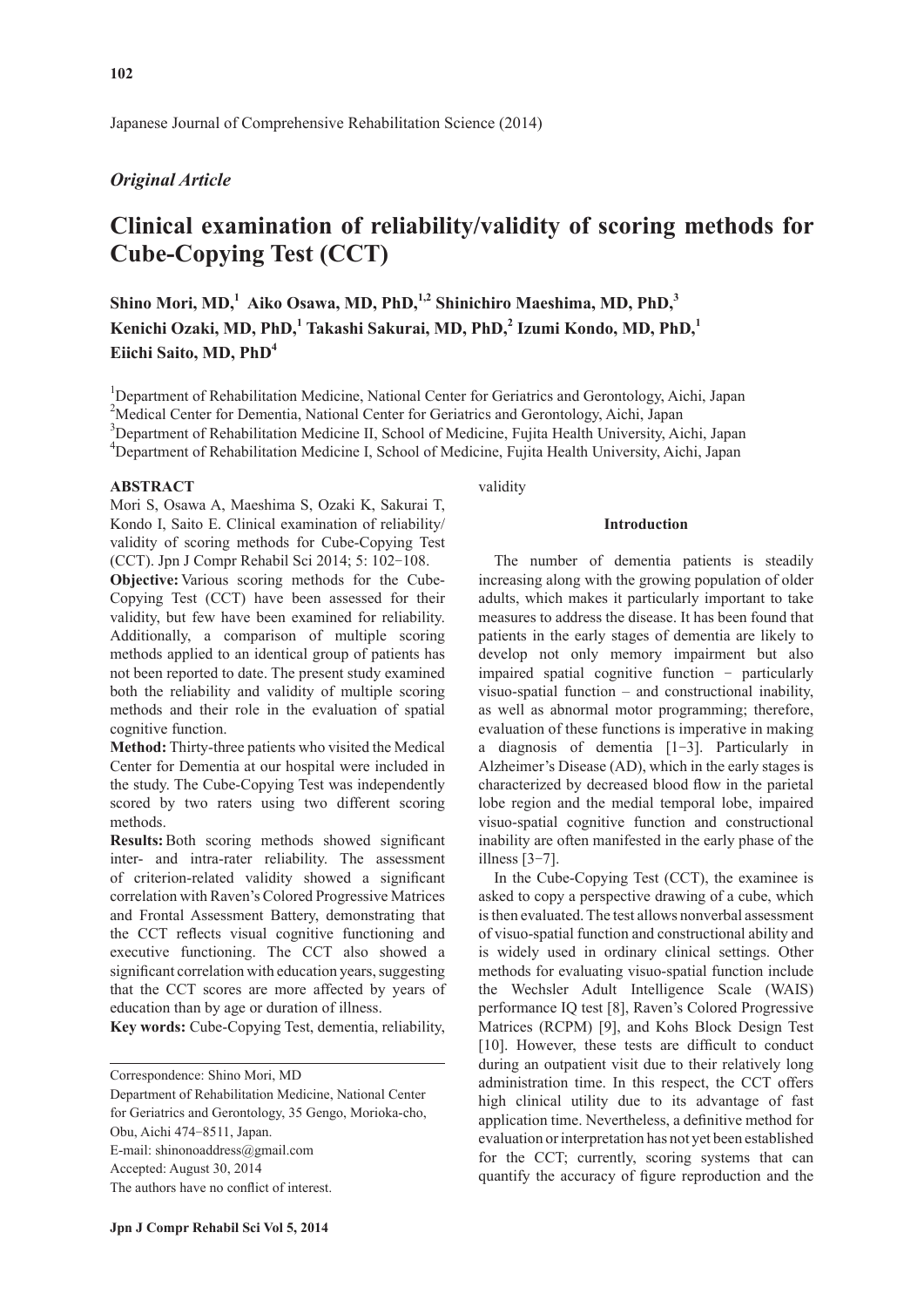presence of a trend in reproduction error types by disease remain under examination and debate [11-13]. To date, a number of scoring systems have been reported including those developed by Kato et al. [12], Maeshima et al. [3, 13, 14], Shimada et al. [6], Takeda et al. [15], Otomo [16], and Yorimitsu et al. [17]. Although the validity of the CCT using each of these scoring methods has been examined and reported [14, 17], few studies have been conducted to assess both reliability and validity, and there have been no studies that assessed the reliability and validity of multiple scoring methods at the same time. In the present study, we examined the reliability of the CCT using two different methods of scoring by two raters multiple times. Additionally, the validity of the CCT was examined through a comparison with patient background and results of other neuropsychological tests.

#### **Subjects and Methods**

#### **1. Subjects**

The study included 33 patients (11 male and 22 female) who visited the Medical Center for Dementia at our hospital. Mean age was 76.5±8.3 (50-89 years), mean years of education was  $10.2\pm2.5$  (6-18 years), and mean duration since forgetfulness was first noted (duration of illness) was 27.8±23.0 months (5-84 months). Clinical diagnosis was as follows: 26 AD patients, 2 Vascular Dementia (VaD) patients, 3 combination of AD and VaD (AD+VaD) patients, and 2 normal patients. AD and VaD were diagnosed in accordance with the Diagnostic and Statistical Manual of Mental Disorders, Fourth Edition (DSM-IV) [18] (American Psychiatric Association 1994).

## **2. Methods**

The results of the CCTs and the following neuropsychological tests administered at the memory clinic at our hospital for diagnosis of dementia were retrospectively collected from electronic medical records and the data were analyzed.

## **2.1. CCT**

A perspective drawing of a cube printed on a sheet of paper was visually presented to the examinee, who was verbally asked to reproduce the figure on a sheet of blank A4 paper. No time limit was set for the task. The various scoring systems developed for the CCT include a qualitative method that measures the examinee's ability to provide an accurate reproduction; a method that grades the examinee's way of joining vertices and constructing lines; and a method that evaluates the resultant figure by pattern classification. The present study used the method by Maeshima et al. (hereinafter the M method) [3, 13, 14], in which assessment is made by scoring both the vertices and lines, and the method by Shimada et al. (hereinafter

the S method) [6], in which the assessment is based on pattern classification. The scoring system of each evaluation method is described separately. Scoring was independently performed by two specialists who are members of the Japan Society for Dementia Research and who were blinded to the patients' profiles (including diagnosis, symptoms, and severity), using both CCT scoring methods. Additionally, each scoring method was administered twice at an interval of one week to examine intra-rater reliability.

## **2.2. Neuropsychological Tests**

The results of Mini-Mental State Examination (MMSE) [19], Frontal Assessment Battery (FAB) [20], and Raven's Colored Progressive Matrices (RCPM) [9] were collected from medical records as the data for neuropsychological tests. The reason for adopting these tests was to examine the relationship between the CCT and tests that are considered to reflect constructional and visuospatial abilities, language comprehension and intellectual functioning, frontal lobe functioning, and memory – namely, to examine criterion-related validity of the CCT. MMSE is a screening test that measures cognitive function by assessing orientation, naming, attention and calculation, recall, and language, and the maximum score for assessment is 30 points. FAB consists of six items that are indicators of frontal lobe functioning, i.e., similarities, literal fluency, motor series, conflicting instructions, go/no-go task, and prehension behavior. Three points are allocated to each item, resulting in a maximum score of 18 points. In RCPM for assessing visual cognition, the examinee is asked to determine the element that fits the missing section of a large pattern from among six alternative patterns. No time limit is set and the number of correctly chosen patterns in 36 items is counted as the total points.

#### **2.3. Statistical Analysis**

All analyses were performed using SPSS Ver. 21.0.0.0 for Windows. Reliability of the CCT scoring methods was examined using Cronbach's reliability coefficient (α) and Intraclass Correlation Coefficient (ICC). Models ICC  $(2,1)$  and  $(2,k)$  were used for interrater reliability and ICC (1,1) and (1,k) were used for intra-rater reliability [21]. Additionally, to examine criterion-related validity, the correlation between each CCT scoring method and the neuropsychological tests (MMSE, FAB, and RCPM), age, education yaers, and duration of illness was examined using Spearman's rank correlation coefficient.

#### **Results**

Patient background and results of neuropsychological tests by clinical diagnosis are presented in Table 1.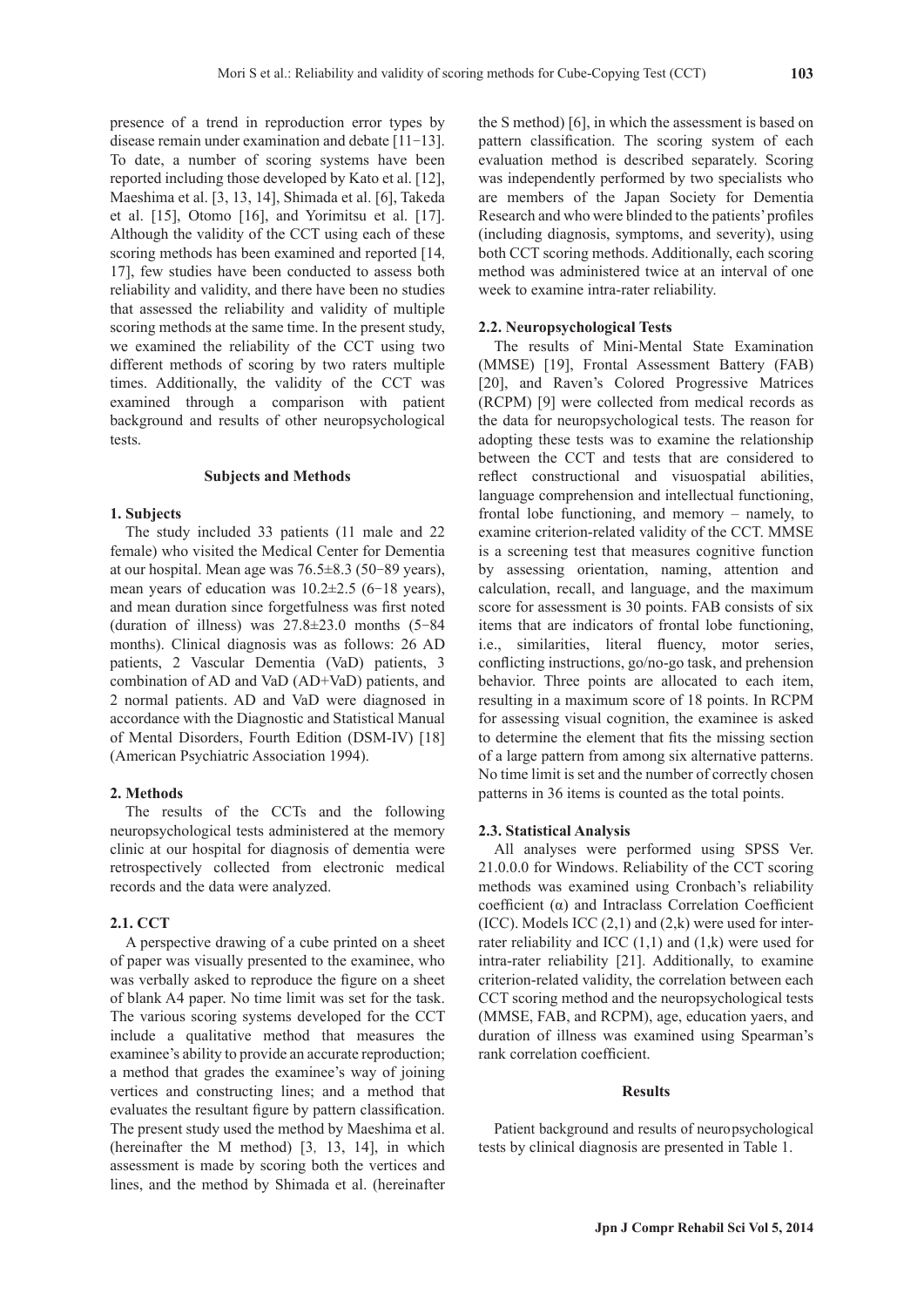|                                  | Clinical Diagnosis             |                 |                     |                |                          |
|----------------------------------|--------------------------------|-----------------|---------------------|----------------|--------------------------|
|                                  | <b>Total Cases</b><br>$(n=33)$ | AD.<br>$(n=26)$ | $AD+VaD$<br>$(n=3)$ | VaD<br>$(n=2)$ | <b>Others</b><br>$(n=2)$ |
| Number of patients (male/female) | 33(11/22)                      | 26(9/17)        | 3(1/2)              | 2(0/2)         | 2(1/1)                   |
| Age (years)                      | $76.5 \pm 8.3$                 | $77.0 \pm 7.4$  | $81.0 \pm 5.6$      | $76.5 \pm 3.5$ | $63.0 \pm 18.4$          |
| Educational level (years)        | $10.2 \pm 2.5$                 | $10.0 \pm 2.2$  | $10.0 \pm 2.0$      | $11.0 \pm 2.8$ | $13.5 \pm 6.4$           |
| Duration of illness (months)     | $27.8 \pm 23.0$                | $30.9 \pm 23.9$ | $14.0 \pm 9.2$      | $8.5 \pm 3.5$  | $27.0 \pm 29.7$          |
| MMSE(30)                         | $18.5 \pm 4.4$                 | $18.7 + 4.1$    | $14.0\pm 6.0$       | $18.5 \pm 2.1$ | $23.0 \pm 2.8$           |
| $FAB$ (/18)                      | $8.5 \pm 3.0$                  | $8.3 \pm 2.8$   | $10.0 \pm 2.7$      | $5.5 \pm 0.7$  | $12.0 \pm 5.7$           |
| RCPM (36)                        | $21.9\pm 6.4$                  | $21.6 \pm 6.4$  | $26.5 \pm 3.5$      | $16.0 \pm 2.8$ | $27.0 \pm 8.5$           |

**Table 1.** Patient background and neuropsychological tests by clinical diagnosis.

AD, Alzheimer's Disease. The values are mean±standard deviation.

VaD, Vascular Dementia.

MMSE, Mini-Mental State Examination.

FAB, Frontal Assessment Battery.

RCPM, Raven's Colored Progressive Matrices.

| ٧ |
|---|
|   |

al.

Maeshima,et al. (1997) Number of Vertices: (Score 0−8) Number of joining points of 3 sides (vertical, horizontal, and diagonal). One point is awarded for every vertex where 3 sides are joined; since a correct cube has 8 vertices, it scores 8 points.

> Number of Axial Errors: (Score 0−6) In each quartet of (vertical, horizontal, and diagonal) parallel lines, the presence of any side that is not parallel with the axis of each group of lines, omission of sides, inclusion of extra sides, and so forth are defined as axial errors. If there is an error or omission of an item, it scores 1 point. A correct cube scores 0 point.



Shimada,et \* The items described in ( ) are optional.

Pattern 0: Lines only. Absence of rectangle.

 $(2006)$ Pattern 1: One quadrilateral (plus).

> Pattern 2: Two or more quadrilaterals (plus lines) However, the drawing couldn't be judged to be a three-dimensional (3D) figure.

Pattern 3: 3D but not a cube: Participants succeeded in constructing a 3D figure, but failed to make it a cube.

Pattern 4: Cube (plus lines): Participants succeeded in drawing a cube, but fell short of the Necker cube. Pattern 5: Distorted model: Although the figure consisted of 12 or more lines and could be judged to be the Necker cube, the relationship between these line segments was different from that of the model, based on at least one of the following criteria: (i) each side of the figure could not be judged to be a quadrilateral, or the figure had more than six sides; and (ii) the two overlapping squares of the Necker cube were transposed from the left-lower-right upper pattern to the leftupper–right-lower pattern, or the two squares did not overlap each other.

Pattern 6: Almost the same as the model: Participants were able to copy a figure almost correctly, only some angles were incorrect.



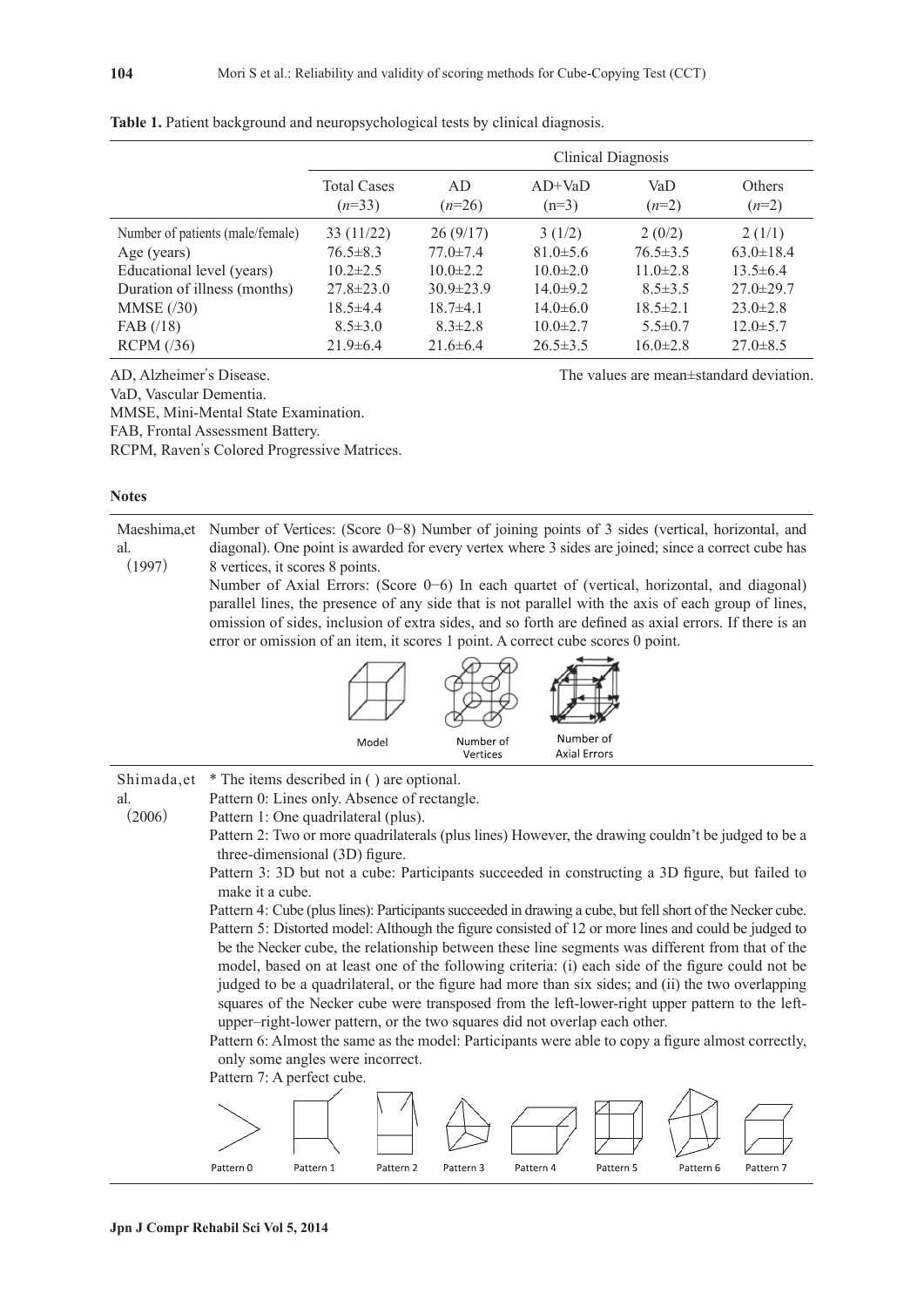#### **1. Reliability of the CCT**

Table 2 shows the mean values and standard deviations of the scoring results and the ranges of scores given by rater (i) and rater (ii) in the first and second testing sessions. Regarding inter-rater reliability, as demonstrated in Table 3, Cronbach's reliability coefficient (α) was higher than 0.9 for the number of vertices and axial errors in the M method and the S method (Number of vertices,  $1^{st}$  session  $\alpha$  =  $0.997 / 2<sup>nd</sup>$  session  $\alpha = 0.934$ ; Number of axial errors, 1<sup>st</sup> session  $\alpha = 0.973 / 2^{nd}$  session  $\alpha = 0.936$ ; and S method, 1<sup>st</sup> session  $\alpha$  = 0.958 / 2<sup>nd</sup> session  $\alpha$  = 0.902). In all cases, the ICC was higher than 0.81, thereby demonstrating extremely high (almost perfect) reliability. Also regarding intra-rater reliability, every Cronbach's reliability coefficient (α) was over 0.9 for the number of vertices and axial errors and the S method (Number of vertices, rater (i)  $\alpha$  = 0.993 / rater (ii)  $\alpha$  = 0.942; Number of axial errors, rater (i)  $\alpha$  = 0.990 / rater (ii)  $\alpha$  = 0.956; and S method, rater (i)  $\alpha$  = 0.977 / rater (ii)  $\alpha$  = 0.925) and every ICC was also higher than  $0.81$ .

## **2. Validity of the CCT**

Since the reliability of the CCT was demonstrated by result 1, we then examined its validity using the resultant scores given by the rater (i) in the first testing sessions as representative values. The analysis results of the correlation between representative values and basic patient information (Table 4) showed a significant correlation with education years in all scoring methods for the number of vertices and axial errors of the M method and the S method (M method,  $\rho = 0.4521$  for number of vertices and  $\rho = -0.4408$  for number of axial errors; and S method,  $\rho = 0.4589$ ), whereas no significant difference was exhibited for age or duration of illness. Additionally, the analysis results of the correlation between representative values and neuropsychological tests (Table 5) demonstrated a significant correlation with RCPM in both scoring methods, i.e., the number of vertices and axial errors of the M method and the S method (M method,

**Table 2.** Mean values, standard deviations, and ranges of scores in each evaluation method by raters/testing sessions.

|                                             | Rater (i)            |                  | Rater (ii)          |                      |  |
|---------------------------------------------|----------------------|------------------|---------------------|----------------------|--|
|                                             | $1st$ Session        | $2nd$ Session    | $1st$ Session       | $2nd$ Session        |  |
| Maeshima Method<br>(Number of Vertices)     | $3.6\pm2.5(0-8)$     | $3.6\pm2.5(0-8)$ | $3.5\pm2.3(0-8)$    | $3.0\pm2.6(0-8)$     |  |
| Maeshima Method<br>(Number of Axial Errors) | $3.6\pm2.6(0-9)$     | $3.7\pm2.6(0-9)$ | $3.3\pm2.6(0-9)$    | $3.4\pm2.6(0-9)$     |  |
| Shimada Method                              | $4.2 \pm 1.9(1 - 7)$ | $4.5\pm2.0(1-7)$ | $4.1 \pm 1.9$ (0-7) | $4.4 \pm 1.9(1 - 7)$ |  |

Mean±Standard Deviation (SD) (Ranges of Scores)

| <b>Table 3.</b> Inter-rater reliability and intra-rater reliability of each evaluation method. |  |  |  |  |
|------------------------------------------------------------------------------------------------|--|--|--|--|
|------------------------------------------------------------------------------------------------|--|--|--|--|

|                                                            |               | Maeshima Method<br>(Number of Vertices) | Maeshima Method<br>(Number of Axial Errors) |               | Shimada Method |               |
|------------------------------------------------------------|---------------|-----------------------------------------|---------------------------------------------|---------------|----------------|---------------|
| Inter-rater Reliability<br>(Rater (i) vs. Rater (ii))      | $1st$ Session | $2nd$ Session                           | $1st$ Session                               | $2nd$ Session | $1st$ Session  | $2nd$ Session |
| Cronbach's Reliability<br>Coefficient $(a)$                | $0.997*$      | $0.934*$                                | $0.973*$                                    | $0.936*$      | $0.958*$       | $0.902*$      |
| ICC $(2,1)$ $(\rho)$                                       | $0.993*$      | $0.957*$                                | $0.943*$                                    | $0.877*$      | $0.921*$       | $0.824*$      |
| ICC $(2,k)$ $(\rho)$                                       | $0.996*$      | $0.923*$                                | $0.971*$                                    | $0.935*$      | $0.959*$       | $0.903*$      |
| Intra-rater Reliability<br>(1st session vs. $2nd$ session) | Rater (i)     | Rater (ii)                              | Rater (i)                                   | Rater $(ii)$  | Rater (i)      | Rater (ii)    |
| Cronbach's Reliability<br>Coefficient $(a)$                | $0.993*$      | $0.942*$                                | $0.990*$                                    | $0.956*$      | $0.977*$       | $0.925*$      |
| ICC $(1,1)$ $(\rho)$                                       | $0.985*$      | $0.873*$                                | $0.980*$                                    | $0.918*$      | $0.942*$       | $0.856*$      |
| ICC $(1,k)$ $(\rho)$                                       | $0.993*$      | $0.932*$                                | $0.990*$                                    | $0.957*$      | $0.970*$       | $0.922*$      |

ICC, Intraclass Correlation Coefficient. \**p* (two-sided) <0.001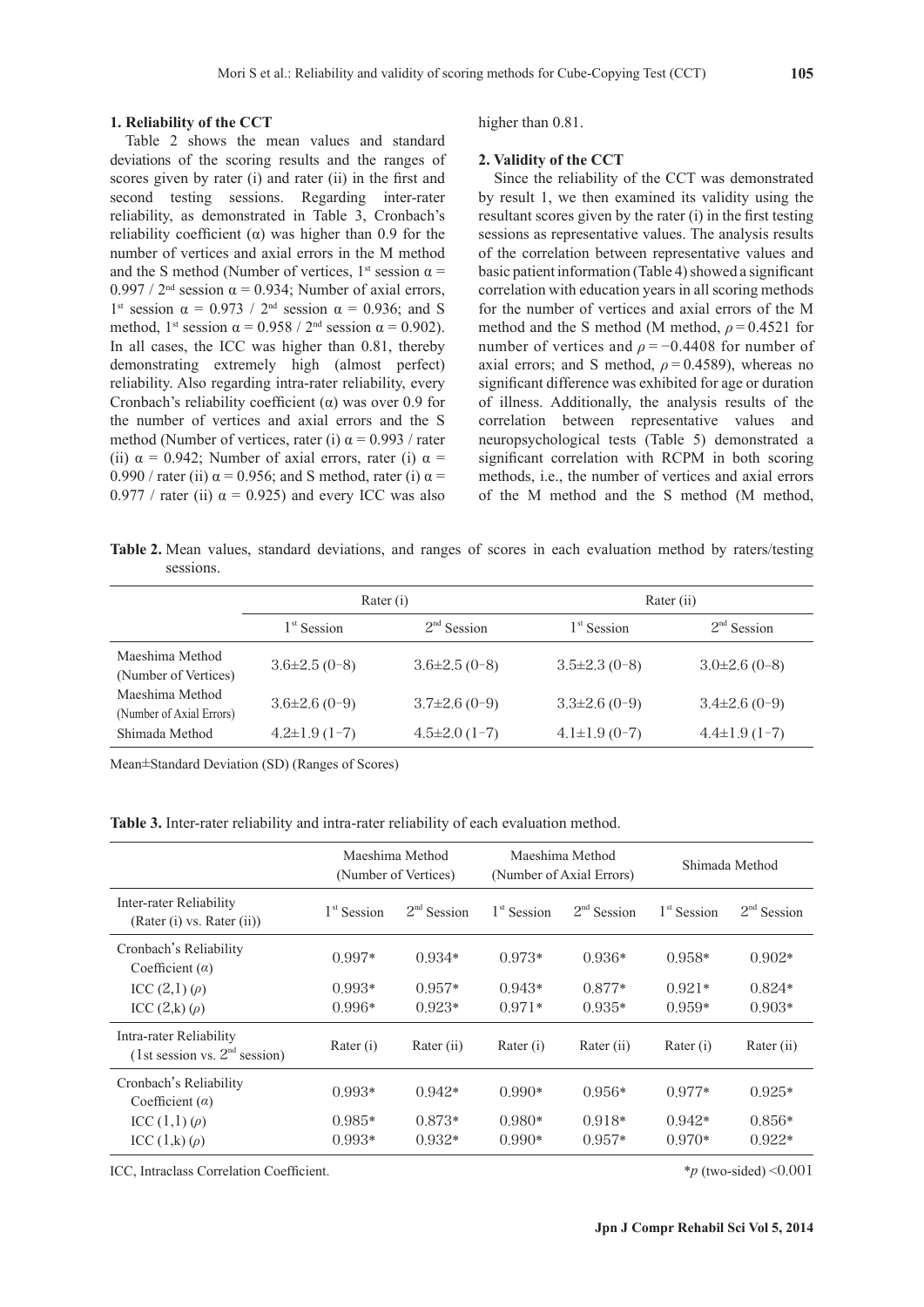|                                                      | Age       | Education<br>in Years | Duration of<br><b>Illness</b> |
|------------------------------------------------------|-----------|-----------------------|-------------------------------|
| Maeshima Method<br>(Number of Vertices) $(\rho)$     | $-0.2043$ | $0.4521**$            | $-0.2342$                     |
| Maeshima Method<br>(Number of Axial Errors) $(\rho)$ | 0.1668    | $-0.4408*$            | 0 2993                        |
| Shimada Method $(\rho)$                              | $-0.1629$ | $0.4589**$            | $-0.2468$                     |

**Table 4.** Relationship between each evaluation method and patient background.

Spearman's rank correlation coefficients.

Compared with the scores given by Rater (i) in the 1st testing session. \**p*<0.05, \*\**p*<0.01.

**Table 5.** Relationship between each evaluation method and results of the neuropsychological tests.

|                                                      | <b>MMSE</b> | FAB        | <b>RCPM</b> |
|------------------------------------------------------|-------------|------------|-------------|
| Maeshima Method<br>(Number of Vertices) $(\rho)$     | 0.2366      | $0.4467*$  | $0.7018**$  |
| Maeshima Method<br>(Number of Axial Errors) $(\rho)$ | $-0.1727$   | $-0.4300*$ | $-0.6594**$ |
| Shimada Method $(\rho)$                              | $-0.1767$   | 0.2715     | $0.5248**$  |

MMSE, Mini-Mental State Examination.

FAB, Frontal Assessment Battery.

RCPM, Raven's Colored Progressive Matrices.

Spearman's rank correlation coefficients.

Compared with the scores given by Rater  $(i)$  in the  $1<sup>st</sup>$  testing session.

\**p*<0.05, \*\**p*<0.01.

*ρ* = 0.7018 for number of vertices and *ρ* = −0.6594 for number of axial errors; and S method,  $\rho = 0.5248$ ). Furthermore, a significant correlation was also found with FAB in the number of vertices and axial errors of the M method ( $\rho$  = 0.4467 for number of vertices and  $\rho = -0.4300$  for number of axial errors). Conversely, there was no significant correlation with total MMSE score in either the scoring methods or outcome measures (M method,  $\rho = 0.2366$  for number of vertices and  $\rho = -0.1727$  for number of axial errors; and S method,  $\rho = -0.1767$ ). Additionally, the S method showed no significant difference for FAB as well  $(\rho = 0.2715)$  and thus the only neuropsychological test that showed a significant correlation with the S method was RCPM.

## **Discussion**

#### **1. Reliability and Validity of the CCT**

Both the M method and the S method with the two raters showed extremely high intra-rater reliability as well as very high inter-rater reliability, thereby demonstrating the reliability of these two scoring methods.

Additionally, both scoring methods showed a significant correlation with RCPM. As mentioned earlier, previous studies have reported that the CCT reflects visual cognitive functioning at a high rate and the present study has also shown a significant correlation between the CCT and RCPM. Thus, it was demonstrated that both the M method and the S method are likely to be valid scoring methods when the basic scale for assessment is visual cognitive functioning.

On the other hand, in the present study, the M method exhibited no significant correlation with MMSE although it showed a significant correlation with RCPM and FAB. This is likely related to the fact that MMSE includes less visual cognitive tasks in the test items. Additionally, the FAB results suggested a relationship between executive functions proposed by Lezak et al. [22] and constructional ability. That is, copying of a cube requires strategic procedures, which may make the task difficult for an examinee suffering from executive dysfunction. It has also been reported that accurate reproduction of a perspective drawing of a cube is affected by verbal IQ in addition to executive functions [23], and an association with language functioning and visual information processing ability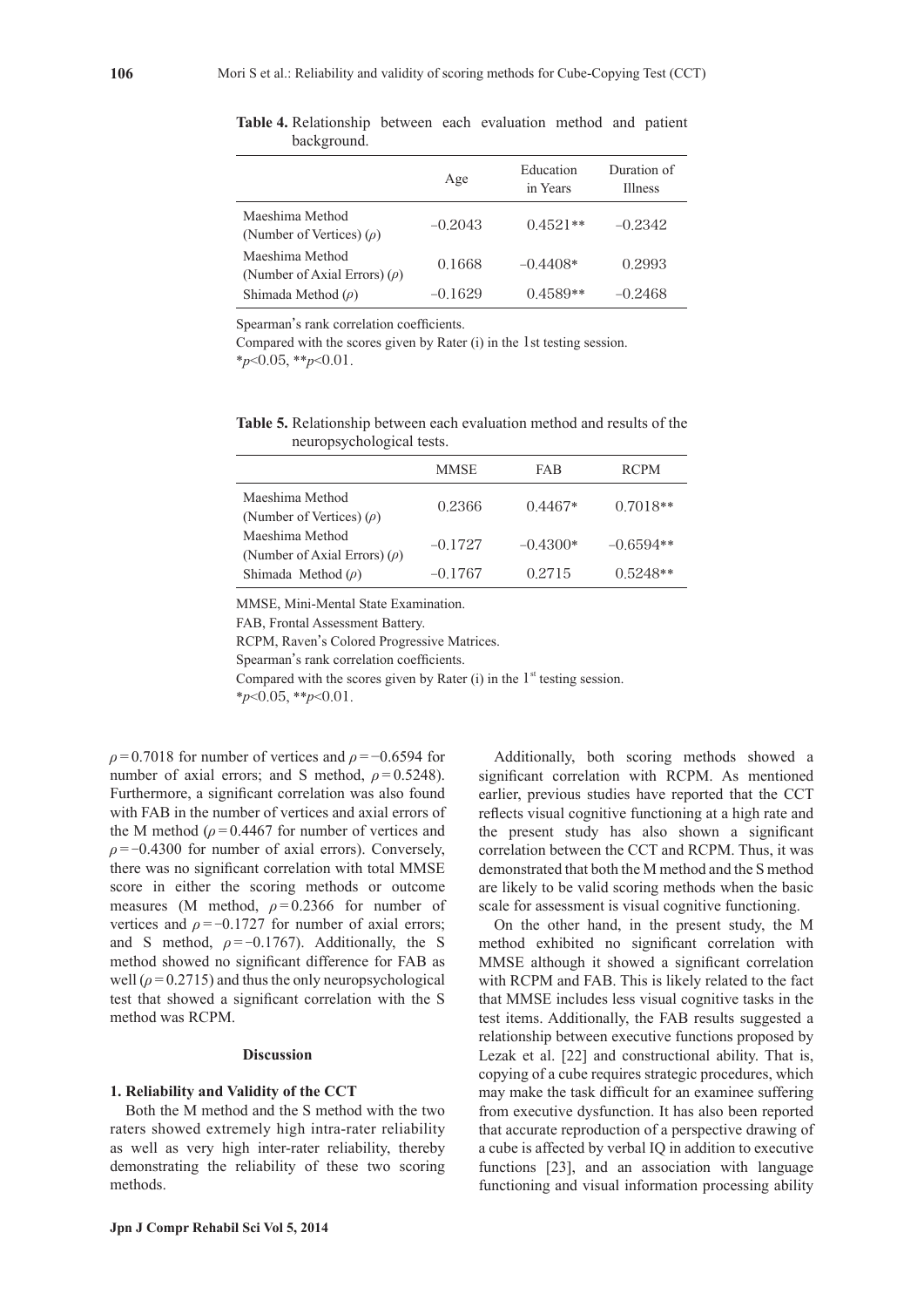has also been reported [24]. In the present study, MMSE and FAB include verbal tasks in the test items. However, they are extremely easy screening tasks as measures of assessing verbal functioning, and thus further examination is necessary to discuss the relationship between the perspective drawing of a cube and language dysfunction in dementia patients. Additionally, with respect to the relationship with visual information processing, both the M method and the S method showed a significant correlation with RCPM, thereby suggesting a correlation between the perspective drawing of a cube and not only visual cognitive functioning but also performance IQ.

In addition, both scoring systems of the M method and the S method presented a significant correlation with education years, which is in agreement with previous reports on the relationship between constructional inability and years of education [6, 25]. Furthermore, it has also been reported that accurate reproduction of a perspective drawing of a cube requires six or more years of education [6]. The distribution of education level in the present study was 6-18 years, indicating that all patients had six or more years of education. This would suggest that in the present study, the short period of education was unlikely to be a confounding factor making the cubecopying task difficult for the examinee. Additionally, no significant correlation was found between the M and S scoring methods and age or duration of illness. This result suggests that age and duration of illness have less effect on cube reproduction compared with years of education. On the other hand, however, since AD is a progressive disease, it can clearly be predicted that constructional inability will be aggravated as the duration of illness becomes longer. When considering the factors behind the absence of significant correlation between both scoring methods and duration of illness, it is possible that the length of illness used in the present study is inaccurate. Determination was based on subjective observation by the examinee's family that was written on the inquiry sheet at the time of the first consultation, or based on the information collected retrospectively from the medical records produced by the physician in charge. The effects of these information biases need to be examined in future studies.

## **2. Role of the CCT in Evaluation of Spatial Cognition and Constructional Inability**

Constructional inability was first reported by Kleist in 1914 as a local cerebral symptom for which the responsible lesion is the parietal lobe of the dominant hemisphere. Since then, its pathogenic mechanism has been a constant topic of discussion. It is now considered that constructional inability develops as a result of an injury to either the right or left hemisphere, occurring mostly in the posterior foci while there has also been a report of the disorder caused by an injury to the frontal

lobe [22]. Furthermore, it has been reported that constructional inability occurs at a high rate due not only to disorder of lesions in the parietal-occipital lobes of the right and left cerebral hemispheres but also to diffuse lesions including cerebral atrophy and cerebral ventriculomegaly [12], and that constructional inability is observed in approximately half the patients with Parkinson's disease [13], while some researchers have reported that constructional inability can occur at a high rate with autoimmune diseases including Systemic Lupus Erythematosus (SLE) as part of the neurologic symptoms [26]; thus, constructional inability may be caused by a diverse range of pathologies.

As suggested by many previous studies and the present study, the CCT can measure visual cognitive functioning and constructional ability with validity, with the added advantage of being fast and easy to administer. In addition, the CCT can assess both aspects of cognition and behavior and may also reflect abnormalities in motor programming, thus making it a highly useful test. In the future, to optimize the utility of the CCT, effective combinations with other neuropsychological tests need to be explored and the pathological diagnostic significance should be examined.

## **Acknowledgments**

We thank President Kenji Toba for the opportunity to write this paper.

#### **References**

- 1. Erkinjuntti T. Neuropsychological differentiation between normal aging: Alzheimer's disease and vascular dementia. Acta Neurol Scand 1986; 74: 393-403.
- 2. Mahler ME, Cummings JL. Behavioral neurology of multi-infarct dementia. Alzheimer Dis Assoc Disord 1991; 5: 122-30.
- 3. Maeshima S, Osawa A, Maeshima E, Sekiguchi E, Kakishita K, Ozaki F, et al. Usefulness of a cube-copying test in outpatients with dementia. Brain Inj 2004; 18: 889-98.
- 4. Osawa A, Maeshima S, Shimamoto Y, Maeshima E, Ekiguchi E, Ozaki F, et al. Relationship between cognitive function and regional cerebral blood flow in different types of dementia. Disabil Rehabil 2004; 26: 739-45.
- 5. Backman L, Jones S, Berger AK, Laukka EJ, Small BJ. Cognitive impairment in preclinical Alzheimer's disease: a meta-analysis. Neuropsychology 2005; 19: 520-31.
- 6. Shimada Y, Meguro K, Kasai M, Shimada M, Ishii H, Yamaguchi S. Necker cube copying ability in normal elderly and Alzheimer's disease. A community-based study: The Tajiri project. Psychogeriatrics 2006; 6: 4-9.
- 7. Watanabe H, Sato T, Sato A, Imamura T. Factors affecting the performance of construction task in Alzheimer's disease; Educational attainment, ceiling effect and floor effect. Jpn J Med Sci Biol 2013; 24: 179-88. Japanese.